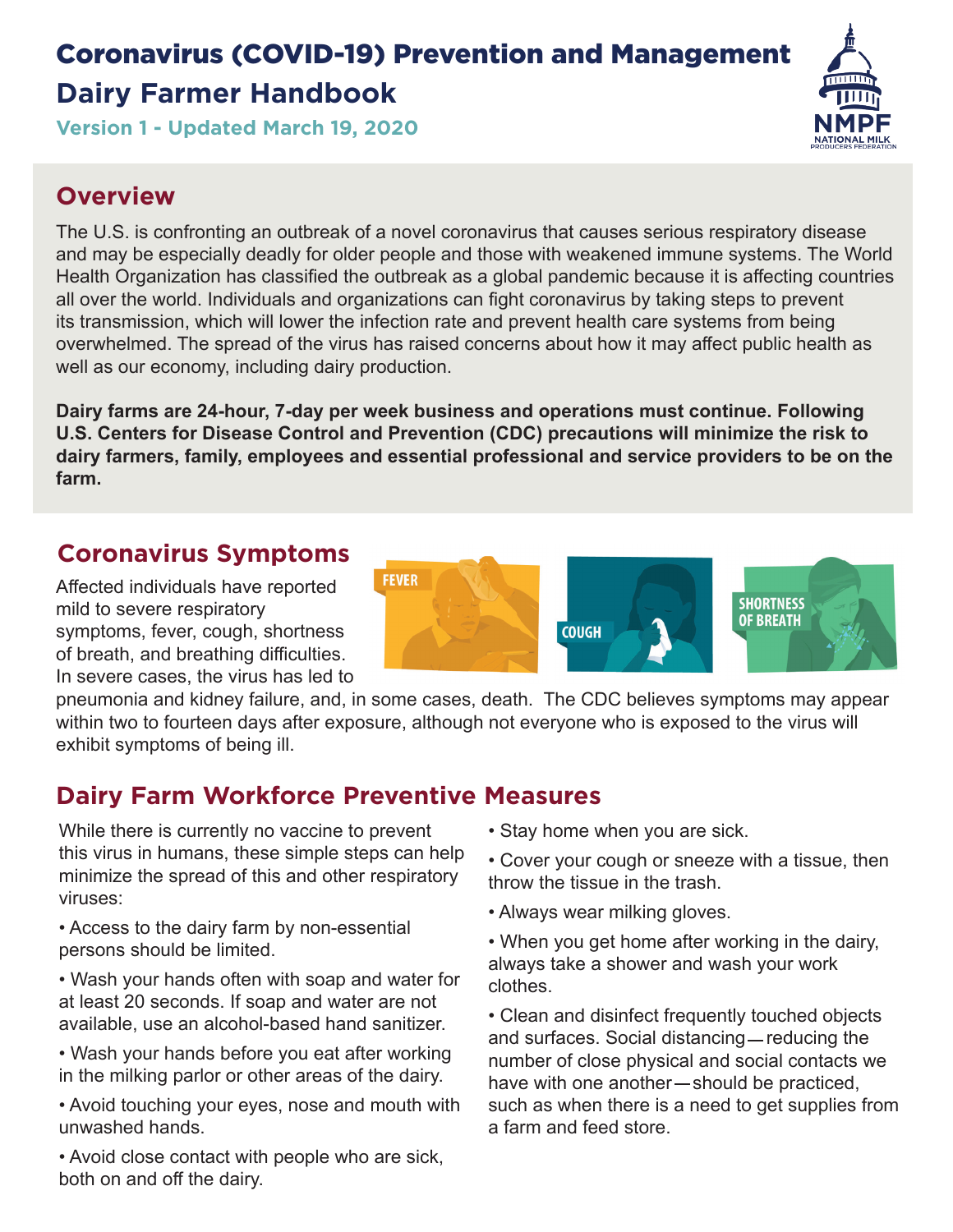### **Employer Action Steps**

Employers should make sure that work environments are as clean as possible to prevent the spread of contagions. They should also make clear that employees who have symptoms of a potential contagious illness must not report to work while sick. Employers should check the CDC website regularly for coronavirus updates and have open and informed conversations with concerned employees about the virus and its potential impact.

The farm workforce is not immune to coronavirus. Please take steps to protect yourself and your employees.

**1.** Talk with your employees about coronavirus, how it spreads, and how to prevent getting infected.

**2.** Print the [CDC factsheets and posters,](https://www.cdc.gov/coronavirus/2019-ncov/communication/factsheets.html) post in your workplace and employee housing facilities in their native languages.

**3.** Provide guidance to help employees clean and disinfect housing.

• [CDC guidance for cleaning homes](https://www.cdc.gov/coronavirus/2019-ncov/community/home/cleaning-disinfection.html)

**4.** Clean and disinfect your workplace. The employee breakroom and bathroom are great places for virus to be transmitted. Clean and disinfect any areas where employees congregate or routinely touch items such as doorknobs and computer keyboards. Set up daily and weekly cleaning schedules.

**5.** Provide supplies such as cleaning solutions, buckets, mops, brushes, etc., for cleaning at work and for those living in employer-provided housing. [\(CDC list of approved antimicrobial cleaning products\)](https://www.epa.gov/sites/production/files/2020-03/documents/sars-cov-2-list_03-03-2020.pdf)

**6.** Keep restrooms and other areas of the dairy stocked with disinfectants and soap.

**7.** All unnecessary people should not be on a dairy farm at this time.

• Farm tours should be suspended until such time as the human-to-human transmission risk has abated.

• Use teleconferences to talk with advisors who do not need to be on the farm such as nutritionist, banker/loan officer, extension personnel, etc.

**8.** For dairy farms with retail stores on-site, operate in accordance with the recommendations of federal, state and local health officials.

**9.** Review your sick-leave policy. People who are sick should stay home, only leaving to receive medical care. Do you provide paid sick leave for your employees? If not, will employees feel financially obligated to come to work even when sick?

• Refer to the National Dairy FARM Program's [State Legal Fact Sheets](https://nationaldairyfarm.com/dairy-farm-standards/farm-workforce-development/) for awareness of the required state and federal laws around paid sick leave.

**10.** Communicate with employees that they should stay home if sick. Employees sometimes come to work believing they will face punishment or firing if they miss work. Be sure your employees understand that their health and that of their co-workers comes first. Communicate and plan to cover for sick employees.

**11.** Prepare your disaster contingency plan. What will you do if 50% of your employees become sick and unable to work? Could neighboring farms share resources in an emergency? Who will manage your operation if you or another key manager are unable to leave your house or are hospitalized?

• The National Dairy FARM program has developed [Comprehensive Emergency Action Plan](https://nationaldairyfarm.com/wp-content/uploads/2020/01/Comprehensive-Emergency-Action-Plan-Guidance.pdf)  [Guidance](https://nationaldairyfarm.com/wp-content/uploads/2020/01/Comprehensive-Emergency-Action-Plan-Guidance.pdf), which provides pertinent information and steps for a dairy to follow if an emergency should occur.

• Cornell provides the [Extension Disaster Education Network](https://eden.cce.cornell.edu/) offering community education resources across the entire disaster cycle of preparedness, response, and recovery.

• Penn State also provides [farm disaster preparedness resources.](https://extension.psu.edu/business-and-operations/farm-safety/disaster-preparedness)